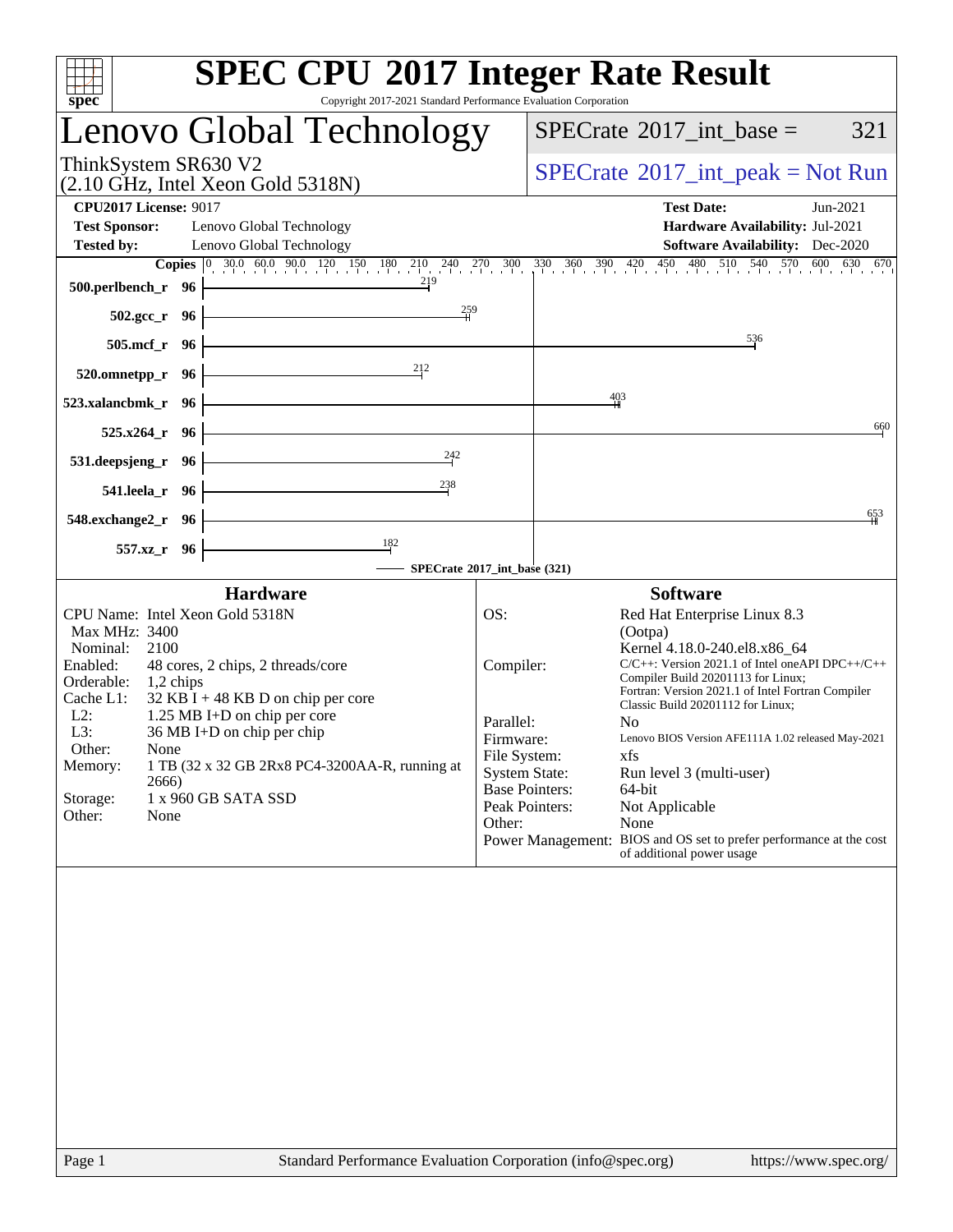

### Lenovo Global Technology

[SPECrate](http://www.spec.org/auto/cpu2017/Docs/result-fields.html#SPECrate2017intbase)<sup>®</sup>2017 int base =  $321$ 

(2.10 GHz, Intel Xeon Gold 5318N)

ThinkSystem SR630 V2<br>  $\begin{array}{c} \text{SPECTB} \\ \text{SPECTB} \\ \text{SOLUTION} \end{array}$  [SPECrate](http://www.spec.org/auto/cpu2017/Docs/result-fields.html#SPECrate2017intpeak)®[2017\\_int\\_peak = N](http://www.spec.org/auto/cpu2017/Docs/result-fields.html#SPECrate2017intpeak)ot Run

**[Test Sponsor:](http://www.spec.org/auto/cpu2017/Docs/result-fields.html#TestSponsor)** Lenovo Global Technology **[Hardware Availability:](http://www.spec.org/auto/cpu2017/Docs/result-fields.html#HardwareAvailability)** Jul-2021

**[CPU2017 License:](http://www.spec.org/auto/cpu2017/Docs/result-fields.html#CPU2017License)** 9017 **[Test Date:](http://www.spec.org/auto/cpu2017/Docs/result-fields.html#TestDate)** Jun-2021 **[Tested by:](http://www.spec.org/auto/cpu2017/Docs/result-fields.html#Testedby)** Lenovo Global Technology **[Software Availability:](http://www.spec.org/auto/cpu2017/Docs/result-fields.html#SoftwareAvailability)** Dec-2020

### **[Results Table](http://www.spec.org/auto/cpu2017/Docs/result-fields.html#ResultsTable)**

|                                                     | <b>Base</b>   |                |       |                | <b>Peak</b> |                |       |               |                |              |                |              |                |              |
|-----------------------------------------------------|---------------|----------------|-------|----------------|-------------|----------------|-------|---------------|----------------|--------------|----------------|--------------|----------------|--------------|
| <b>Benchmark</b>                                    | <b>Copies</b> | <b>Seconds</b> | Ratio | <b>Seconds</b> | Ratio       | <b>Seconds</b> | Ratio | <b>Copies</b> | <b>Seconds</b> | <b>Ratio</b> | <b>Seconds</b> | <b>Ratio</b> | <b>Seconds</b> | <b>Ratio</b> |
| $500.$ perlbench_r                                  | 96            | 699            | 219   | 697            | 219         | 697            | 219   |               |                |              |                |              |                |              |
| $502.\text{gcc}_r$                                  | 96            | 526            | 259   | 532            | 256         | 525            | 259   |               |                |              |                |              |                |              |
| $505$ .mcf $r$                                      | 96            | 290            | 536   | 289            | 536         | 289            | 537   |               |                |              |                |              |                |              |
| 520.omnetpp_r                                       | 96            | 594            | 212   | 594            | 212         | 593            | 212   |               |                |              |                |              |                |              |
| 523.xalancbmk_r                                     | 96            | 251            | 405   | 252            | 403         | 253            | 400   |               |                |              |                |              |                |              |
| 525.x264 r                                          | 96            | 255            | 660   | 255            | 660         | 255            | 660   |               |                |              |                |              |                |              |
| 531.deepsjeng_r                                     | 96            | 454            | 242   | 454            | 242         | 454            | 242   |               |                |              |                |              |                |              |
| 541.leela r                                         | 96            | 668            | 238   | 669            | 238         | 668            | 238   |               |                |              |                |              |                |              |
| 548.exchange2_r                                     | 96            | 387            | 650   | 385            | 653         | 384            | 655   |               |                |              |                |              |                |              |
| 557.xz r                                            | 96            | 569            | 182   | 570            | 182         | 569            | 182   |               |                |              |                |              |                |              |
| $SPECrate^{\circ}2017$ int base =<br>321            |               |                |       |                |             |                |       |               |                |              |                |              |                |              |
| $SPECrate^{\circ}2017$ int peak =<br><b>Not Run</b> |               |                |       |                |             |                |       |               |                |              |                |              |                |              |

Results appear in the [order in which they were run](http://www.spec.org/auto/cpu2017/Docs/result-fields.html#RunOrder). Bold underlined text [indicates a median measurement](http://www.spec.org/auto/cpu2017/Docs/result-fields.html#Median).

#### **[Submit Notes](http://www.spec.org/auto/cpu2017/Docs/result-fields.html#SubmitNotes)**

 The numactl mechanism was used to bind copies to processors. The config file option 'submit' was used to generate numactl commands to bind each copy to a specific processor. For details, please see the config file.

### **[Operating System Notes](http://www.spec.org/auto/cpu2017/Docs/result-fields.html#OperatingSystemNotes)**

Stack size set to unlimited using "ulimit -s unlimited"

#### **[Environment Variables Notes](http://www.spec.org/auto/cpu2017/Docs/result-fields.html#EnvironmentVariablesNotes)**

Environment variables set by runcpu before the start of the run: LD\_LIBRARY\_PATH =

 "/home/cpu2017-1.1.8-ic2021.1-revB/lib/intel64:/home/cpu2017-1.1.8-ic202 1.1-revB/lib/ia32:/home/cpu2017-1.1.8-ic2021.1-revB/je5.0.1-32" MALLOC\_CONF = "retain:true"

#### **[General Notes](http://www.spec.org/auto/cpu2017/Docs/result-fields.html#GeneralNotes)**

 Binaries compiled on a system with 1x Intel Core i9-7980XE CPU + 64GB RAM memory using Red Hat Enterprise Linux 8.1 Transparent Huge Pages enabled by default Prior to runcpu invocation Filesystem page cache synced and cleared with: sync; echo 3> /proc/sys/vm/drop\_caches

**(Continued on next page)**

| Page 2 | Standard Performance Evaluation Corporation (info@spec.org) | https://www.spec.org/ |
|--------|-------------------------------------------------------------|-----------------------|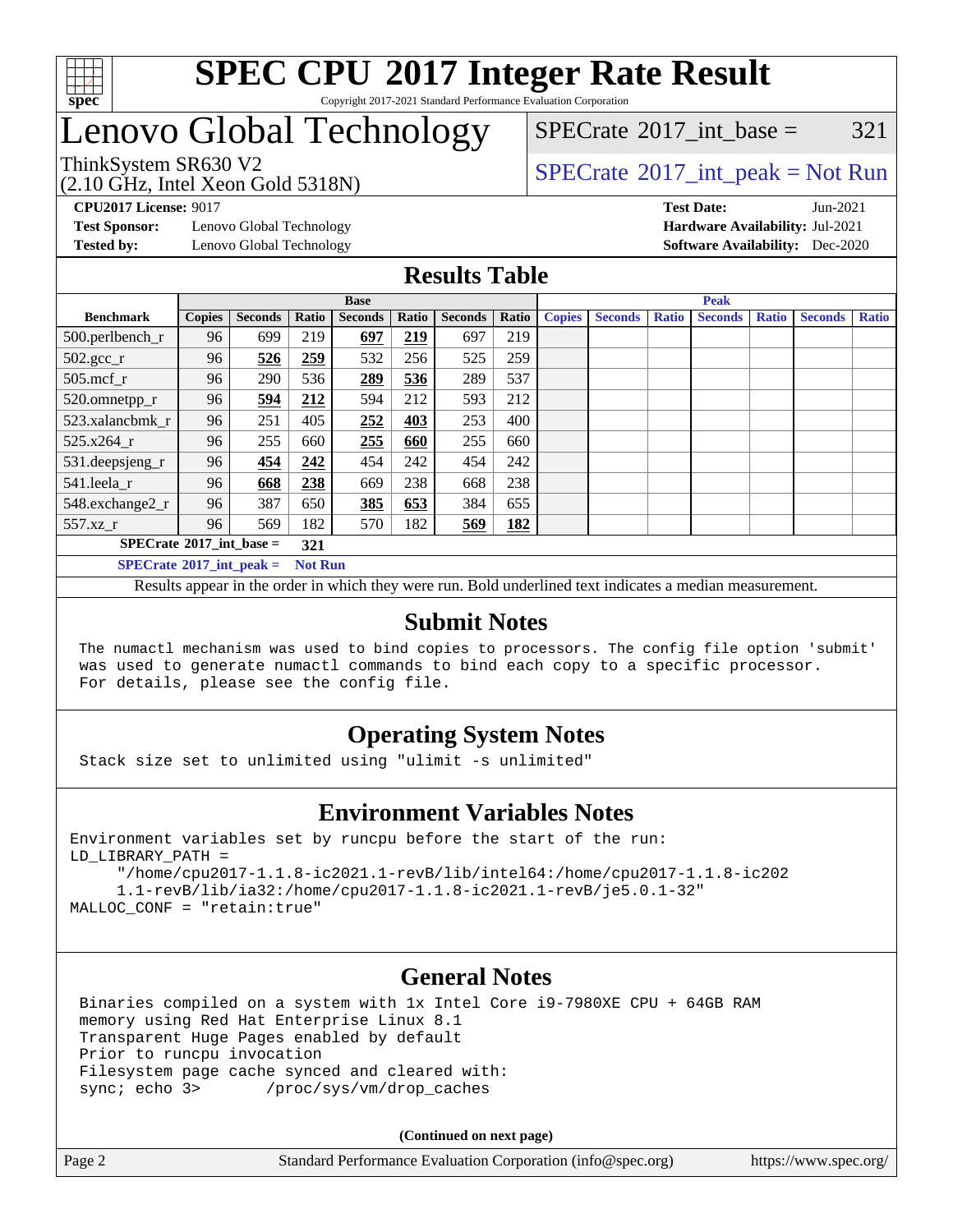

Copyright 2017-2021 Standard Performance Evaluation Corporation

### Lenovo Global Technology

 $SPECTate^{\circledast}2017$  int base = 321

(2.10 GHz, Intel Xeon Gold 5318N)

ThinkSystem SR630 V2<br>  $\begin{array}{c} \text{SPECTate} \textcircled{2017\_int\_peak} = \text{Not Run} \end{array}$ 

**[Test Sponsor:](http://www.spec.org/auto/cpu2017/Docs/result-fields.html#TestSponsor)** Lenovo Global Technology **[Hardware Availability:](http://www.spec.org/auto/cpu2017/Docs/result-fields.html#HardwareAvailability)** Jul-2021 **[Tested by:](http://www.spec.org/auto/cpu2017/Docs/result-fields.html#Testedby)** Lenovo Global Technology **[Software Availability:](http://www.spec.org/auto/cpu2017/Docs/result-fields.html#SoftwareAvailability)** Dec-2020

**[CPU2017 License:](http://www.spec.org/auto/cpu2017/Docs/result-fields.html#CPU2017License)** 9017 **[Test Date:](http://www.spec.org/auto/cpu2017/Docs/result-fields.html#TestDate)** Jun-2021

#### **[General Notes \(Continued\)](http://www.spec.org/auto/cpu2017/Docs/result-fields.html#GeneralNotes)**

 runcpu command invoked through numactl i.e.: numactl --interleave=all runcpu <etc> NA: The test sponsor attests, as of date of publication, that CVE-2017-5754 (Meltdown) is mitigated in the system as tested and documented. Yes: The test sponsor attests, as of date of publication, that CVE-2017-5753 (Spectre variant 1) is mitigated in the system as tested and documented. Yes: The test sponsor attests, as of date of publication, that CVE-2017-5715 (Spectre variant 2) is mitigated in the system as tested and documented.

### **[Platform Notes](http://www.spec.org/auto/cpu2017/Docs/result-fields.html#PlatformNotes)**

BIOS configuration: Choose Operating Mode set to Maximum Performance and then set it to Custom Mode MONITOR/MWAIT set to Enabled CPU P-state Control set to Cooperative without Legacy C-States set to Legacy C1 Enhanced Mode set to Enabled Intel Virtualization Technology set to Disabled Adjacent Cache Prefetch set to Disabled DCU Streamer Prefetcher set to Disabled SNC set to Enabled UPI Link Disable set to Disabled 1 Link Sysinfo program /home/cpu2017-1.1.8-ic2021.1-revB/bin/sysinfo Rev: r6622 of 2021-04-07 982a61ec0915b55891ef0e16acafc64d running on localhost.localdomain Sun Jun 27 10:12:22 2021 SUT (System Under Test) info as seen by some common utilities. For more information on this section, see <https://www.spec.org/cpu2017/Docs/config.html#sysinfo> From /proc/cpuinfo model name : Intel(R) Xeon(R) Gold 5318N CPU @ 2.10GHz 2 "physical id"s (chips) 96 "processors" cores, siblings (Caution: counting these is hw and system dependent. The following excerpts from /proc/cpuinfo might not be reliable. Use with caution.) cpu cores : 24 siblings : 48 physical 0: cores 0 1 2 3 4 5 6 7 8 9 10 11 12 13 14 15 16 17 18 19 20 21 22 23 physical 1: cores 0 1 2 3 4 5 6 7 8 9 10 11 12 13 14 15 16 17 18 19 20 21 22 23 From lscpu from util-linux 2.32.1: Architecture: x86\_64 CPU op-mode(s): 32-bit, 64-bit Byte Order: Little Endian

**(Continued on next page)**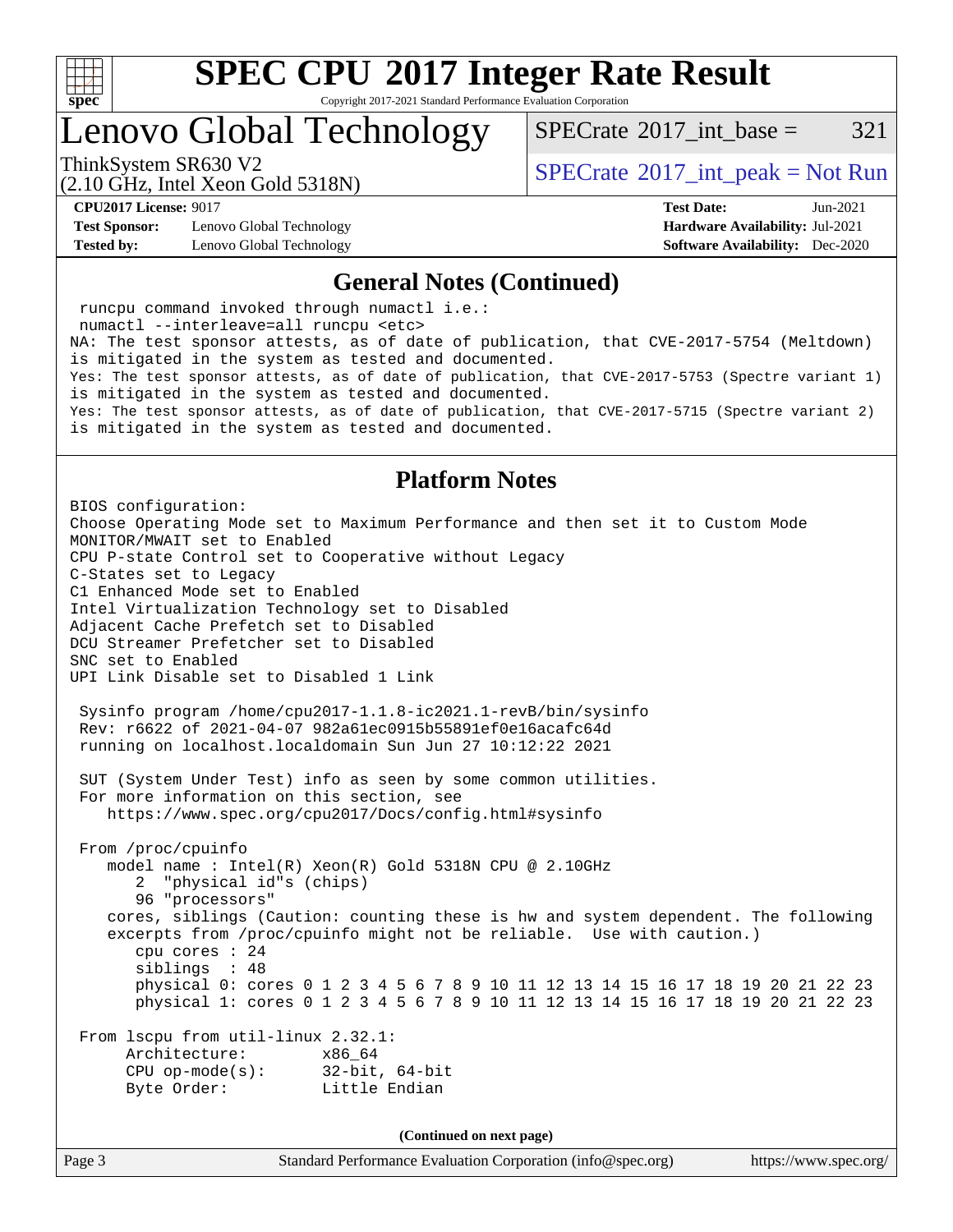

Copyright 2017-2021 Standard Performance Evaluation Corporation

Lenovo Global Technology

 $SPECTate@2017_int\_base = 321$ 

(2.10 GHz, Intel Xeon Gold 5318N)

ThinkSystem SR630 V2<br>  $(2.10 \text{ GHz. Intel } Y_{\text{QCD}}$  Gold 5318N)

**[Test Sponsor:](http://www.spec.org/auto/cpu2017/Docs/result-fields.html#TestSponsor)** Lenovo Global Technology **[Hardware Availability:](http://www.spec.org/auto/cpu2017/Docs/result-fields.html#HardwareAvailability)** Jul-2021 **[Tested by:](http://www.spec.org/auto/cpu2017/Docs/result-fields.html#Testedby)** Lenovo Global Technology **[Software Availability:](http://www.spec.org/auto/cpu2017/Docs/result-fields.html#SoftwareAvailability)** Dec-2020

**[CPU2017 License:](http://www.spec.org/auto/cpu2017/Docs/result-fields.html#CPU2017License)** 9017 **[Test Date:](http://www.spec.org/auto/cpu2017/Docs/result-fields.html#TestDate)** Jun-2021

#### **[Platform Notes \(Continued\)](http://www.spec.org/auto/cpu2017/Docs/result-fields.html#PlatformNotes)**

| CPU(s):                                                                                                 | 96                                                                                                                                                                                                                                                                                                                                                                                                                                                                                                                                                                                                                                                                                                                                                                                                                                                                                                                                                                                                                                      |
|---------------------------------------------------------------------------------------------------------|-----------------------------------------------------------------------------------------------------------------------------------------------------------------------------------------------------------------------------------------------------------------------------------------------------------------------------------------------------------------------------------------------------------------------------------------------------------------------------------------------------------------------------------------------------------------------------------------------------------------------------------------------------------------------------------------------------------------------------------------------------------------------------------------------------------------------------------------------------------------------------------------------------------------------------------------------------------------------------------------------------------------------------------------|
| On-line CPU(s) list: $0-95$                                                                             |                                                                                                                                                                                                                                                                                                                                                                                                                                                                                                                                                                                                                                                                                                                                                                                                                                                                                                                                                                                                                                         |
| Thread( $s$ ) per core:                                                                                 | 2                                                                                                                                                                                                                                                                                                                                                                                                                                                                                                                                                                                                                                                                                                                                                                                                                                                                                                                                                                                                                                       |
| $Core(s)$ per socket:                                                                                   | 24                                                                                                                                                                                                                                                                                                                                                                                                                                                                                                                                                                                                                                                                                                                                                                                                                                                                                                                                                                                                                                      |
| Socket(s):                                                                                              | 2                                                                                                                                                                                                                                                                                                                                                                                                                                                                                                                                                                                                                                                                                                                                                                                                                                                                                                                                                                                                                                       |
| NUMA node(s):<br>Vendor ID:                                                                             | 4<br>GenuineIntel                                                                                                                                                                                                                                                                                                                                                                                                                                                                                                                                                                                                                                                                                                                                                                                                                                                                                                                                                                                                                       |
| CPU family:                                                                                             | 6                                                                                                                                                                                                                                                                                                                                                                                                                                                                                                                                                                                                                                                                                                                                                                                                                                                                                                                                                                                                                                       |
| Model:                                                                                                  | 106                                                                                                                                                                                                                                                                                                                                                                                                                                                                                                                                                                                                                                                                                                                                                                                                                                                                                                                                                                                                                                     |
| Model name:                                                                                             | $Intel(R) Xeon(R) Gold 5318N CPU @ 2.10GHz$                                                                                                                                                                                                                                                                                                                                                                                                                                                                                                                                                                                                                                                                                                                                                                                                                                                                                                                                                                                             |
| Stepping:                                                                                               | 6                                                                                                                                                                                                                                                                                                                                                                                                                                                                                                                                                                                                                                                                                                                                                                                                                                                                                                                                                                                                                                       |
| CPU MHz:                                                                                                | 1388.365                                                                                                                                                                                                                                                                                                                                                                                                                                                                                                                                                                                                                                                                                                                                                                                                                                                                                                                                                                                                                                |
| CPU max MHz:                                                                                            | 3400.0000                                                                                                                                                                                                                                                                                                                                                                                                                                                                                                                                                                                                                                                                                                                                                                                                                                                                                                                                                                                                                               |
| CPU min MHz:                                                                                            | 800.0000                                                                                                                                                                                                                                                                                                                                                                                                                                                                                                                                                                                                                                                                                                                                                                                                                                                                                                                                                                                                                                |
| BogoMIPS:                                                                                               | 4200.00                                                                                                                                                                                                                                                                                                                                                                                                                                                                                                                                                                                                                                                                                                                                                                                                                                                                                                                                                                                                                                 |
| Virtualization:                                                                                         | $VT - x$                                                                                                                                                                                                                                                                                                                                                                                                                                                                                                                                                                                                                                                                                                                                                                                                                                                                                                                                                                                                                                |
| L1d cache:                                                                                              | 48K                                                                                                                                                                                                                                                                                                                                                                                                                                                                                                                                                                                                                                                                                                                                                                                                                                                                                                                                                                                                                                     |
| Lli cache:                                                                                              | 32K                                                                                                                                                                                                                                                                                                                                                                                                                                                                                                                                                                                                                                                                                                                                                                                                                                                                                                                                                                                                                                     |
| L2 cache:                                                                                               | 1280K                                                                                                                                                                                                                                                                                                                                                                                                                                                                                                                                                                                                                                                                                                                                                                                                                                                                                                                                                                                                                                   |
| L3 cache:                                                                                               | 36864K                                                                                                                                                                                                                                                                                                                                                                                                                                                                                                                                                                                                                                                                                                                                                                                                                                                                                                                                                                                                                                  |
| NUMA node0 CPU(s):                                                                                      | 0-11,48-59                                                                                                                                                                                                                                                                                                                                                                                                                                                                                                                                                                                                                                                                                                                                                                                                                                                                                                                                                                                                                              |
| NUMA $node1$ $CPU(s):$                                                                                  | $12 - 23,60 - 71$                                                                                                                                                                                                                                                                                                                                                                                                                                                                                                                                                                                                                                                                                                                                                                                                                                                                                                                                                                                                                       |
| NUMA $node2$ $CPU(s):$                                                                                  | 24-35,72-83                                                                                                                                                                                                                                                                                                                                                                                                                                                                                                                                                                                                                                                                                                                                                                                                                                                                                                                                                                                                                             |
| NUMA $node3$ $CPU(s)$ :                                                                                 | 36-47,84-95                                                                                                                                                                                                                                                                                                                                                                                                                                                                                                                                                                                                                                                                                                                                                                                                                                                                                                                                                                                                                             |
| Flags:                                                                                                  | fpu vme de pse tsc msr pae mce cx8 apic sep mtrr pge mca cmov                                                                                                                                                                                                                                                                                                                                                                                                                                                                                                                                                                                                                                                                                                                                                                                                                                                                                                                                                                           |
|                                                                                                         | pat pse36 clflush dts acpi mmx fxsr sse sse2 ss ht tm pbe syscall nx pdpelgb rdtscp<br>lm constant_tsc art arch_perfmon pebs bts rep_good nopl xtopology nonstop_tsc cpuid<br>aperfmperf pni pclmulqdq dtes64 monitor ds_cpl vmx smx est tm2 ssse3 sdbg fma cx16<br>xtpr pdcm pcid dca sse4_1 sse4_2 x2apic movbe popcnt tsc_deadline_timer aes xsave<br>avx f16c rdrand lahf_lm abm 3dnowprefetch cpuid_fault epb cat_13 invpcid_single<br>intel_ppin ssbd mba ibrs ibpb stibp ibrs_enhanced fsgsbase tsc_adjust bmil hle avx2<br>smep bmi2 erms invpcid cqm rdt_a avx512f avx512dq rdseed adx smap avx512ifma<br>clflushopt clwb intel_pt avx512cd sha_ni avx512bw avx512vl xsaveopt xsavec xgetbvl<br>xsaves cqm_llc cqm_occup_llc cqm_mbm_total cqm_mbm_local split_lock_detect wbnoinvd<br>dtherm ida arat pln pts hwp hwp_act_window hwp_epp hwp_pkg_req avx512vbmi umip pku<br>ospke avx512_vbmi2 gfni vaes vpclmulqdq avx512_vnni avx512_bitalg tme<br>avx512_vpopcntdq la57 rdpid md_clear pconfig flush_11d arch_capabilities |
| /proc/cpuinfo cache data<br>cache size $: 36864$ KB                                                     |                                                                                                                                                                                                                                                                                                                                                                                                                                                                                                                                                                                                                                                                                                                                                                                                                                                                                                                                                                                                                                         |
| From numactl --hardware<br>available: 4 nodes (0-3)<br>node 0 size: 252631 MB<br>node 0 free: 257346 MB | WARNING: a numactl 'node' might or might not correspond to a physical chip.<br>node 0 cpus: 0 1 2 3 4 5 6 7 8 9 10 11 48 49 50 51 52 53 54 55 56 57 58 59                                                                                                                                                                                                                                                                                                                                                                                                                                                                                                                                                                                                                                                                                                                                                                                                                                                                               |
|                                                                                                         | (Continued on next page)                                                                                                                                                                                                                                                                                                                                                                                                                                                                                                                                                                                                                                                                                                                                                                                                                                                                                                                                                                                                                |
| $\cos A$                                                                                                | Standard Bartormango Evaluation Corneration (info@gnag.org)<br>http://www.                                                                                                                                                                                                                                                                                                                                                                                                                                                                                                                                                                                                                                                                                                                                                                                                                                                                                                                                                              |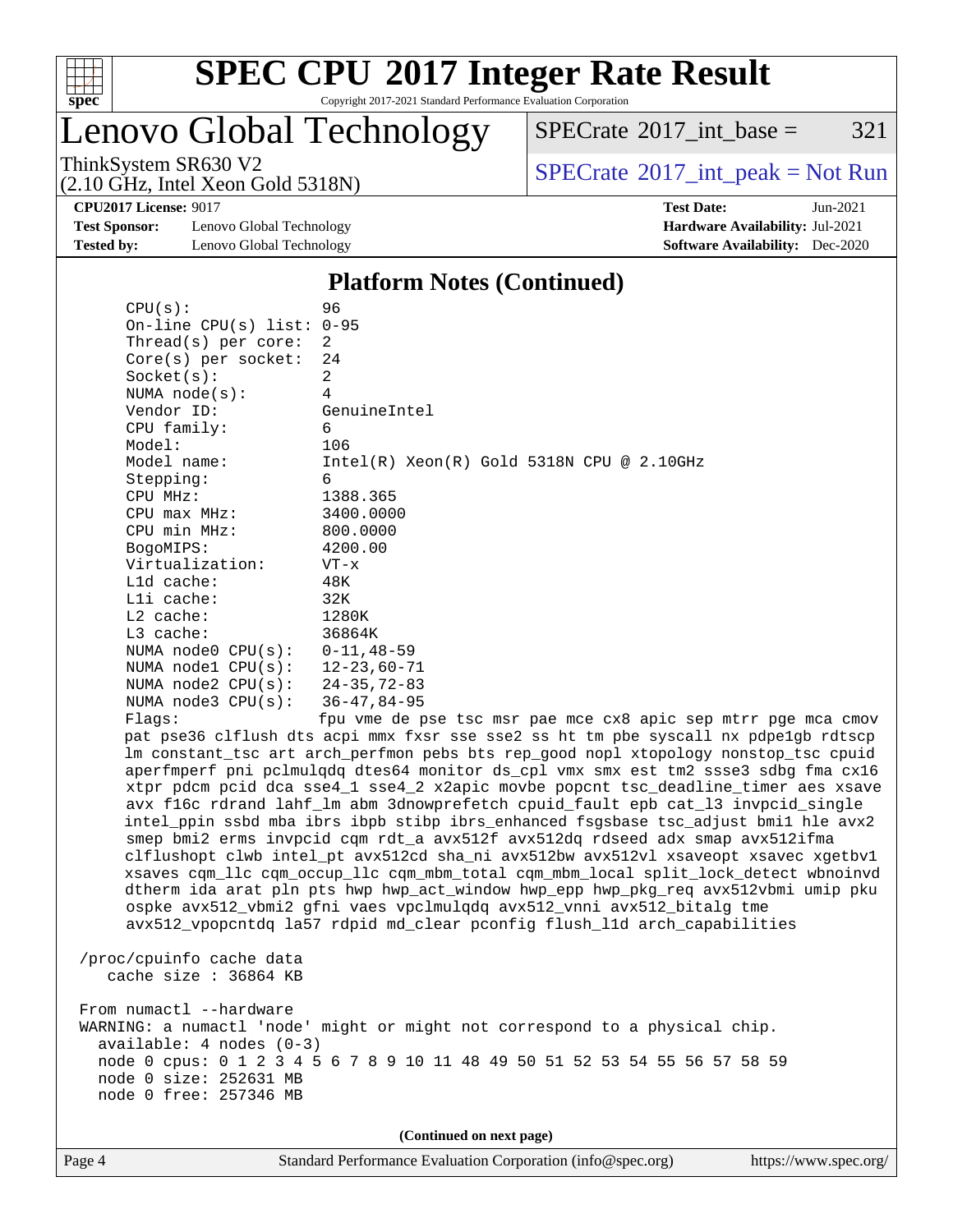

Copyright 2017-2021 Standard Performance Evaluation Corporation

Lenovo Global Technology

 $SPECTate@2017\_int\_base = 321$ 

(2.10 GHz, Intel Xeon Gold 5318N)

ThinkSystem SR630 V2<br>  $\begin{array}{c} \text{SPECTB} \\ \text{SPECTB} \\ \text{SCHS} \end{array}$  [SPECrate](http://www.spec.org/auto/cpu2017/Docs/result-fields.html#SPECrate2017intpeak)®[2017\\_int\\_peak = N](http://www.spec.org/auto/cpu2017/Docs/result-fields.html#SPECrate2017intpeak)ot Run

**[Test Sponsor:](http://www.spec.org/auto/cpu2017/Docs/result-fields.html#TestSponsor)** Lenovo Global Technology **[Hardware Availability:](http://www.spec.org/auto/cpu2017/Docs/result-fields.html#HardwareAvailability)** Jul-2021 **[Tested by:](http://www.spec.org/auto/cpu2017/Docs/result-fields.html#Testedby)** Lenovo Global Technology **[Software Availability:](http://www.spec.org/auto/cpu2017/Docs/result-fields.html#SoftwareAvailability)** Dec-2020

**[CPU2017 License:](http://www.spec.org/auto/cpu2017/Docs/result-fields.html#CPU2017License)** 9017 **[Test Date:](http://www.spec.org/auto/cpu2017/Docs/result-fields.html#TestDate)** Jun-2021

#### **[Platform Notes \(Continued\)](http://www.spec.org/auto/cpu2017/Docs/result-fields.html#PlatformNotes)**

 node 1 cpus: 12 13 14 15 16 17 18 19 20 21 22 23 60 61 62 63 64 65 66 67 68 69 70 71 node 1 size: 253164 MB node 1 free: 257665 MB node 2 cpus: 24 25 26 27 28 29 30 31 32 33 34 35 72 73 74 75 76 77 78 79 80 81 82 83 node 2 size: 253250 MB node 2 free: 257609 MB node 3 cpus: 36 37 38 39 40 41 42 43 44 45 46 47 84 85 86 87 88 89 90 91 92 93 94 95 node 3 size: 253061 MB node 3 free: 257487 MB node distances: node 0 1 2 3 0: 10 11 20 20 1: 11 10 20 20 2: 20 20 10 11 3: 20 20 11 10 From /proc/meminfo MemTotal: 1056481304 kB HugePages\_Total: 0 Hugepagesize: 2048 kB /sbin/tuned-adm active Current active profile: throughput-performance /sys/devices/system/cpu/cpu\*/cpufreq/scaling\_governor has performance From /etc/\*release\* /etc/\*version\* os-release: NAME="Red Hat Enterprise Linux" VERSION="8.3 (Ootpa)" ID="rhel" ID\_LIKE="fedora" VERSION\_ID="8.3" PLATFORM\_ID="platform:el8" PRETTY\_NAME="Red Hat Enterprise Linux 8.3 (Ootpa)" ANSI\_COLOR="0;31" redhat-release: Red Hat Enterprise Linux release 8.3 (Ootpa) system-release: Red Hat Enterprise Linux release 8.3 (Ootpa) system-release-cpe: cpe:/o:redhat:enterprise\_linux:8.3:ga uname -a: Linux localhost.localdomain 4.18.0-240.el8.x86\_64 #1 SMP Wed Sep 23 05:13:10 EDT 2020 x86\_64 x86\_64 x86\_64 GNU/Linux Kernel self-reported vulnerability status: **(Continued on next page)**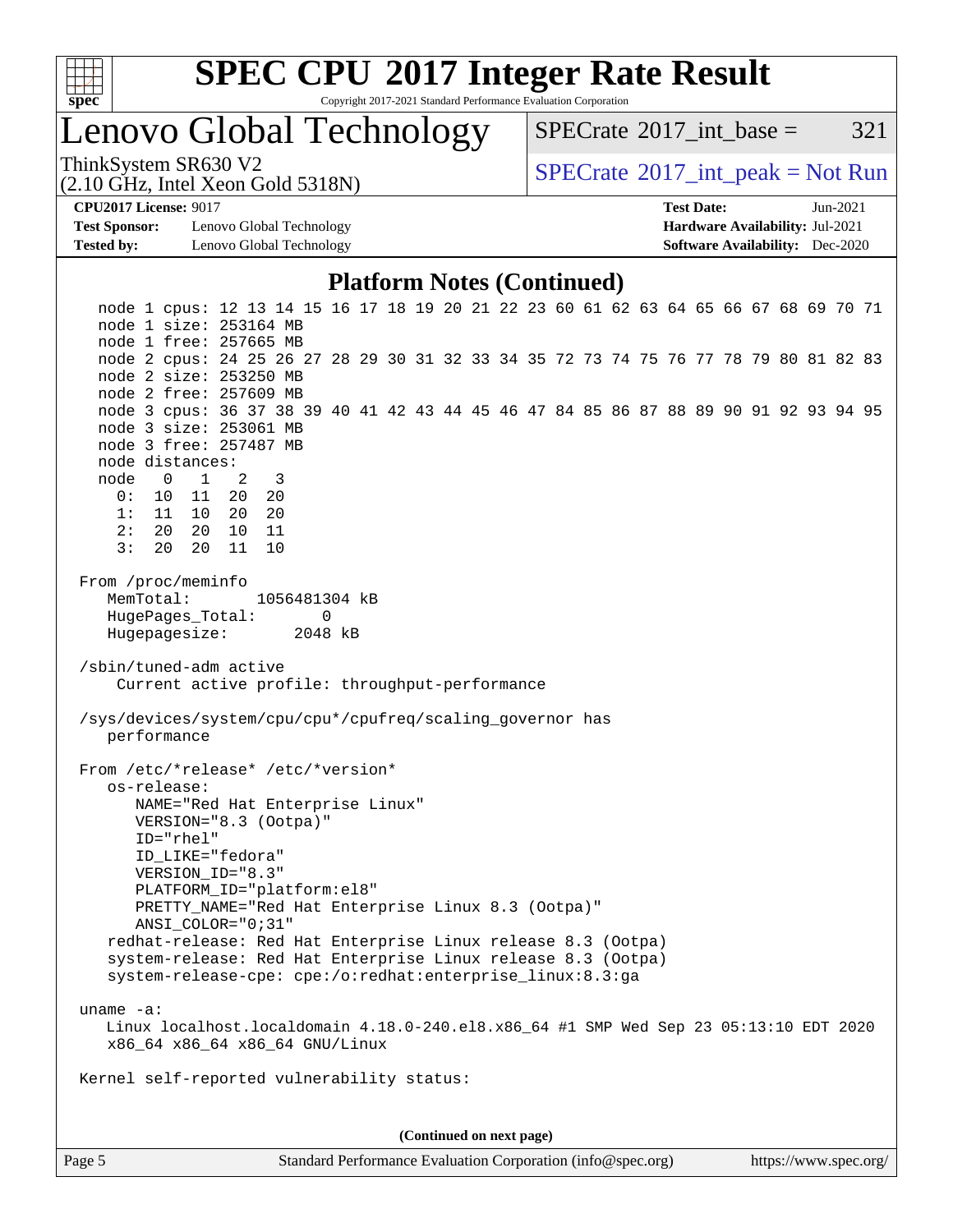

Lenovo Global Technology

 $SPECTate^{\circledast}2017$  int base = 321

(2.10 GHz, Intel Xeon Gold 5318N)

ThinkSystem SR630 V2<br>  $\begin{array}{c} \text{SPECTB} \\ \text{SPECTB} \\ \text{SCHS} \end{array}$  [SPECrate](http://www.spec.org/auto/cpu2017/Docs/result-fields.html#SPECrate2017intpeak)®[2017\\_int\\_peak = N](http://www.spec.org/auto/cpu2017/Docs/result-fields.html#SPECrate2017intpeak)ot Run

**[Test Sponsor:](http://www.spec.org/auto/cpu2017/Docs/result-fields.html#TestSponsor)** Lenovo Global Technology **[Hardware Availability:](http://www.spec.org/auto/cpu2017/Docs/result-fields.html#HardwareAvailability)** Jul-2021 **[Tested by:](http://www.spec.org/auto/cpu2017/Docs/result-fields.html#Testedby)** Lenovo Global Technology **[Software Availability:](http://www.spec.org/auto/cpu2017/Docs/result-fields.html#SoftwareAvailability)** Dec-2020

**[CPU2017 License:](http://www.spec.org/auto/cpu2017/Docs/result-fields.html#CPU2017License)** 9017 **[Test Date:](http://www.spec.org/auto/cpu2017/Docs/result-fields.html#TestDate)** Jun-2021

#### **[Platform Notes \(Continued\)](http://www.spec.org/auto/cpu2017/Docs/result-fields.html#PlatformNotes)**

 CVE-2018-12207 (iTLB Multihit): Not affected CVE-2018-3620 (L1 Terminal Fault): Not affected<br>Microarchitectural Data Sampling: Not affected Microarchitectural Data Sampling: CVE-2017-5754 (Meltdown): Not affected CVE-2018-3639 (Speculative Store Bypass): Mitigation: Speculative Store Bypass disabled via prctl and seccompany and the second second seconds of the second seconds of the seconds of the seconds of the seconds of CVE-2017-5753 (Spectre variant 1): Mitigation: usercopy/swapgs barriers and \_\_user pointer sanitization CVE-2017-5715 (Spectre variant 2): Mitigation: Enhanced IBRS, IBPB: conditional, RSB filling CVE-2020-0543 (Special Register Buffer Data Sampling): Not affected CVE-2019-11135 (TSX Asynchronous Abort): Not affected run-level 3 Jun 27 08:54 SPEC is set to: /home/cpu2017-1.1.8-ic2021.1-revB Filesystem Type Size Used Avail Use% Mounted on /dev/sdb4 xfs 819G 92G 727G 12% /home From /sys/devices/virtual/dmi/id Vendor: Lenovo Product: ThinkSystem SR630 V2 MB Product Family: ThinkSystem Serial: 1234567890 Additional information from dmidecode 3.2 follows. WARNING: Use caution when you interpret this section. The 'dmidecode' program reads system data which is "intended to allow hardware to be accurately determined", but the intent may not be met, as there are frequent changes to hardware, firmware, and the "DMTF SMBIOS" standard. Memory: 32x Samsung M393A4G43AB3-CWE 32 GB 2 rank 3200, configured at 2666 BIOS: BIOS Vendor: Lenovo BIOS Version: AFE111A-1.02 BIOS Date: 05/07/2021 BIOS Revision: 1.2 Firmware Revision: 1.10 (End of data from sysinfo program)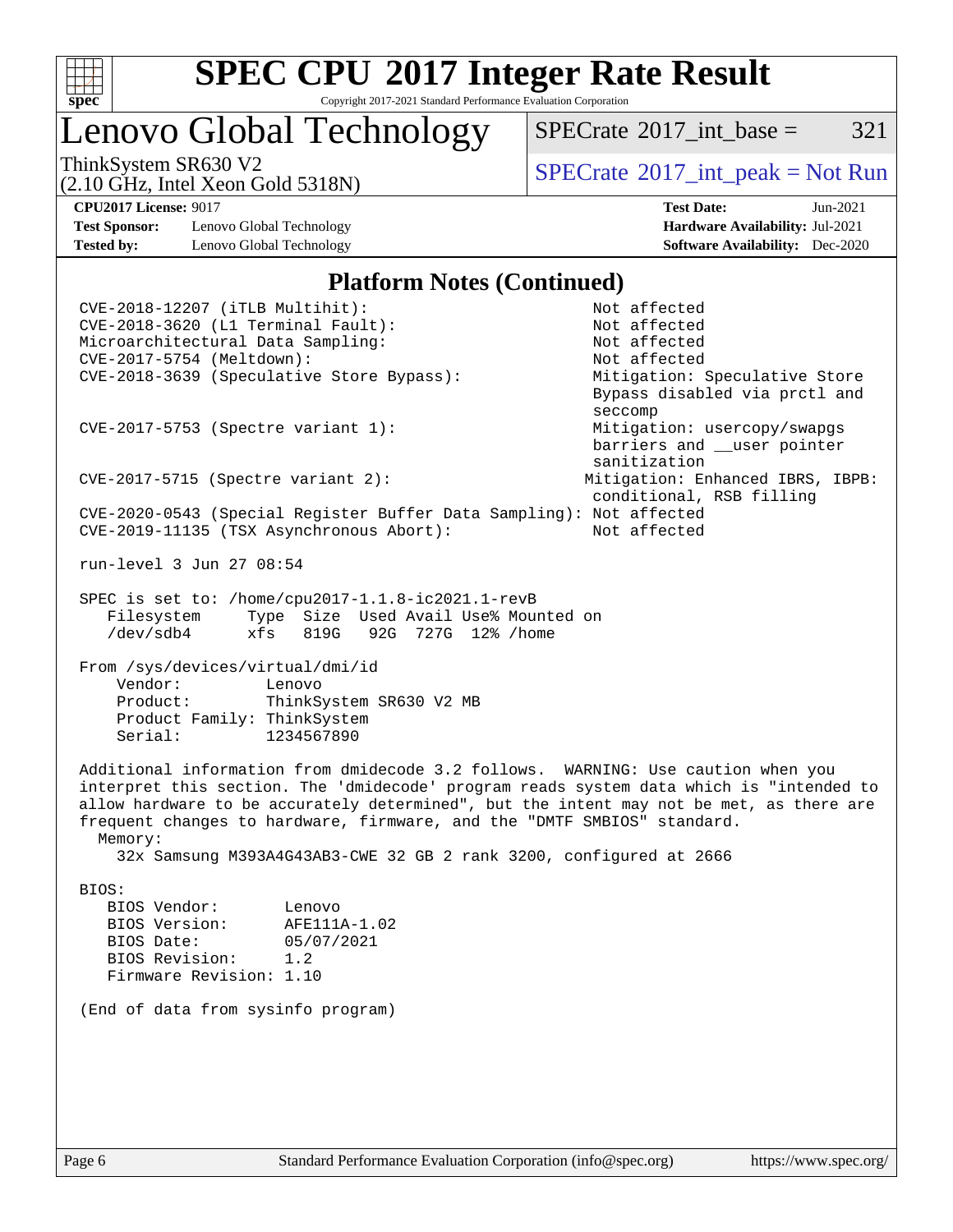

### Lenovo Global Technology

 $SPECTate$ <sup>®</sup>[2017\\_int\\_base =](http://www.spec.org/auto/cpu2017/Docs/result-fields.html#SPECrate2017intbase) 321

(2.10 GHz, Intel Xeon Gold 5318N)

ThinkSystem SR630 V2<br>  $\begin{array}{c}\n\text{SPECrate} \textcirc 2017\_int\_peak = Not Run \\
\text{SPECrate} \textcirc 2017\_int\_peak = Not Run\n\end{array}$  $\begin{array}{c}\n\text{SPECrate} \textcirc 2017\_int\_peak = Not Run \\
\text{SPECrate} \textcirc 2017\_int\_peak = Not Run\n\end{array}$  $\begin{array}{c}\n\text{SPECrate} \textcirc 2017\_int\_peak = Not Run \\
\text{SPECrate} \textcirc 2017\_int\_peak = Not Run\n\end{array}$ 

**[Test Sponsor:](http://www.spec.org/auto/cpu2017/Docs/result-fields.html#TestSponsor)** Lenovo Global Technology **[Hardware Availability:](http://www.spec.org/auto/cpu2017/Docs/result-fields.html#HardwareAvailability)** Jul-2021 **[Tested by:](http://www.spec.org/auto/cpu2017/Docs/result-fields.html#Testedby)** Lenovo Global Technology **[Software Availability:](http://www.spec.org/auto/cpu2017/Docs/result-fields.html#SoftwareAvailability)** Dec-2020

**[CPU2017 License:](http://www.spec.org/auto/cpu2017/Docs/result-fields.html#CPU2017License)** 9017 **[Test Date:](http://www.spec.org/auto/cpu2017/Docs/result-fields.html#TestDate)** Jun-2021

### **[Compiler Version Notes](http://www.spec.org/auto/cpu2017/Docs/result-fields.html#CompilerVersionNotes)**

| 500.perlbench $r(base)$ 502.qcc $r(base)$ 505.mcf $r(base)$<br>C<br>$525.x264_r(base) 557.xz_r(base)$                                                                                               |
|-----------------------------------------------------------------------------------------------------------------------------------------------------------------------------------------------------|
| Intel(R) oneAPI DPC++/C++ Compiler for applications running on Intel(R) $64$ ,<br>Version 2021.1 Build 20201113<br>Copyright (C) 1985-2020 Intel Corporation. All rights reserved.                  |
| 520.omnetpp $r(base)$ 523.xalancbmk $r(base)$ 531.deepsjeng $r(base)$<br>$C++$<br>$541.$ leela r(base)                                                                                              |
| Intel(R) oneAPI DPC++/C++ Compiler for applications running on Intel(R) $64$ ,<br>Version 2021.1 Build 20201113<br>Copyright (C) 1985-2020 Intel Corporation. All rights reserved.                  |
| Fortran   $548$ . exchange $2r$ (base)                                                                                                                                                              |
| $Intel(R)$ Fortran Intel(R) 64 Compiler Classic for applications running on<br>Intel(R) 64, Version 2021.1 Build 20201112_000000<br>Copyright (C) 1985-2020 Intel Corporation. All rights reserved. |

### **[Base Compiler Invocation](http://www.spec.org/auto/cpu2017/Docs/result-fields.html#BaseCompilerInvocation)**

[C benchmarks](http://www.spec.org/auto/cpu2017/Docs/result-fields.html#Cbenchmarks): [icx](http://www.spec.org/cpu2017/results/res2021q3/cpu2017-20210705-28043.flags.html#user_CCbase_intel_icx_fe2d28d19ae2a5db7c42fe0f2a2aed77cb715edd4aeb23434404a8be6683fe239869bb6ca8154ca98265c2e3b9226a719a0efe2953a4a7018c379b7010ccf087)

| $C_{++}$ benchmarks: |  |
|----------------------|--|
| icpx                 |  |

[Fortran benchmarks](http://www.spec.org/auto/cpu2017/Docs/result-fields.html#Fortranbenchmarks): [ifort](http://www.spec.org/cpu2017/results/res2021q3/cpu2017-20210705-28043.flags.html#user_FCbase_intel_ifort_8111460550e3ca792625aed983ce982f94888b8b503583aa7ba2b8303487b4d8a21a13e7191a45c5fd58ff318f48f9492884d4413fa793fd88dd292cad7027ca)

### **[Base Portability Flags](http://www.spec.org/auto/cpu2017/Docs/result-fields.html#BasePortabilityFlags)**

 500.perlbench\_r: [-DSPEC\\_LP64](http://www.spec.org/cpu2017/results/res2021q3/cpu2017-20210705-28043.flags.html#b500.perlbench_r_basePORTABILITY_DSPEC_LP64) [-DSPEC\\_LINUX\\_X64](http://www.spec.org/cpu2017/results/res2021q3/cpu2017-20210705-28043.flags.html#b500.perlbench_r_baseCPORTABILITY_DSPEC_LINUX_X64) 502.gcc\_r: [-DSPEC\\_LP64](http://www.spec.org/cpu2017/results/res2021q3/cpu2017-20210705-28043.flags.html#suite_basePORTABILITY502_gcc_r_DSPEC_LP64) 505.mcf\_r: [-DSPEC\\_LP64](http://www.spec.org/cpu2017/results/res2021q3/cpu2017-20210705-28043.flags.html#suite_basePORTABILITY505_mcf_r_DSPEC_LP64) 520.omnetpp\_r: [-DSPEC\\_LP64](http://www.spec.org/cpu2017/results/res2021q3/cpu2017-20210705-28043.flags.html#suite_basePORTABILITY520_omnetpp_r_DSPEC_LP64)

**(Continued on next page)**

Page 7 Standard Performance Evaluation Corporation [\(info@spec.org\)](mailto:info@spec.org) <https://www.spec.org/>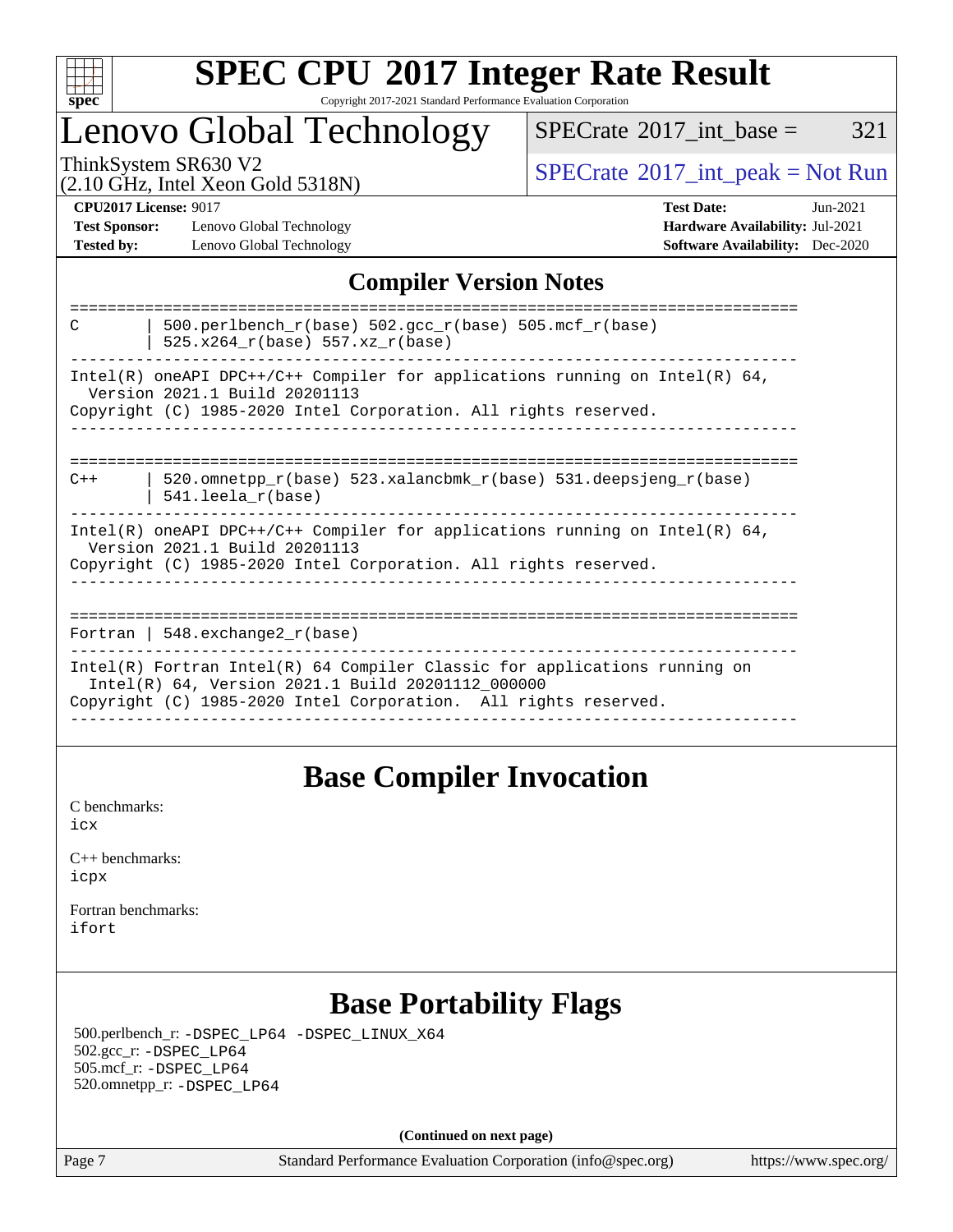

Lenovo Global Technology

 $SPECTate@2017\_int\_base = 321$ 

(2.10 GHz, Intel Xeon Gold 5318N)

ThinkSystem SR630 V2<br>  $\begin{array}{c} \text{SPECTate} \textcircled{2017\_int\_peak} = \text{Not Run} \end{array}$ 

**[Test Sponsor:](http://www.spec.org/auto/cpu2017/Docs/result-fields.html#TestSponsor)** Lenovo Global Technology **[Hardware Availability:](http://www.spec.org/auto/cpu2017/Docs/result-fields.html#HardwareAvailability)** Jul-2021 **[Tested by:](http://www.spec.org/auto/cpu2017/Docs/result-fields.html#Testedby)** Lenovo Global Technology **[Software Availability:](http://www.spec.org/auto/cpu2017/Docs/result-fields.html#SoftwareAvailability)** Dec-2020

**[CPU2017 License:](http://www.spec.org/auto/cpu2017/Docs/result-fields.html#CPU2017License)** 9017 **[Test Date:](http://www.spec.org/auto/cpu2017/Docs/result-fields.html#TestDate)** Jun-2021

### **[Base Portability Flags \(Continued\)](http://www.spec.org/auto/cpu2017/Docs/result-fields.html#BasePortabilityFlags)**

 523.xalancbmk\_r: [-DSPEC\\_LP64](http://www.spec.org/cpu2017/results/res2021q3/cpu2017-20210705-28043.flags.html#suite_basePORTABILITY523_xalancbmk_r_DSPEC_LP64) [-DSPEC\\_LINUX](http://www.spec.org/cpu2017/results/res2021q3/cpu2017-20210705-28043.flags.html#b523.xalancbmk_r_baseCXXPORTABILITY_DSPEC_LINUX) 525.x264\_r: [-DSPEC\\_LP64](http://www.spec.org/cpu2017/results/res2021q3/cpu2017-20210705-28043.flags.html#suite_basePORTABILITY525_x264_r_DSPEC_LP64) 531.deepsjeng\_r: [-DSPEC\\_LP64](http://www.spec.org/cpu2017/results/res2021q3/cpu2017-20210705-28043.flags.html#suite_basePORTABILITY531_deepsjeng_r_DSPEC_LP64) 541.leela\_r: [-DSPEC\\_LP64](http://www.spec.org/cpu2017/results/res2021q3/cpu2017-20210705-28043.flags.html#suite_basePORTABILITY541_leela_r_DSPEC_LP64) 548.exchange2\_r: [-DSPEC\\_LP64](http://www.spec.org/cpu2017/results/res2021q3/cpu2017-20210705-28043.flags.html#suite_basePORTABILITY548_exchange2_r_DSPEC_LP64) 557.xz\_r: [-DSPEC\\_LP64](http://www.spec.org/cpu2017/results/res2021q3/cpu2017-20210705-28043.flags.html#suite_basePORTABILITY557_xz_r_DSPEC_LP64)

**[Base Optimization Flags](http://www.spec.org/auto/cpu2017/Docs/result-fields.html#BaseOptimizationFlags)**

#### [C benchmarks](http://www.spec.org/auto/cpu2017/Docs/result-fields.html#Cbenchmarks):

```
-w -std=c11 -m64 -Wl,-z,muldefs -xCORE-AVX512 -O3 -ffast-math
-flto -mfpmath=sse -funroll-loops -qopt-mem-layout-trans=4
-mbranches-within-32B-boundaries
-L/opt/intel/oneapi/compiler/2021.1.1/linux/compiler/lib/intel64_lin
-lqkmalloc
```
#### $C_{++}$  benchmarks:

```
-w -m64 -Wl,-z,muldefs -xCORE-AVX512 -O3 -ffast-math -flto
-mfpmath=sse -funroll-loops -qopt-mem-layout-trans=4
-mbranches-within-32B-boundaries
-L/opt/intel/oneapi/compiler/2021.1.1/linux/compiler/lib/intel64_lin
-lqkmalloc
```
#### [Fortran benchmarks](http://www.spec.org/auto/cpu2017/Docs/result-fields.html#Fortranbenchmarks):

```
-w -m64 -Wl,-z,muldefs -xCORE-AVX512 -O3 -ipo -no-prec-div
-qopt-mem-layout-trans=4 -nostandard-realloc-lhs -align array32byte
-auto -mbranches-within-32B-boundaries
-L/opt/intel/oneapi/compiler/2021.1.1/linux/compiler/lib/intel64_lin
-lqkmalloc
```
[The flags files that were used to format this result can be browsed at](tmsearch)

<http://www.spec.org/cpu2017/flags/Lenovo-Platform-SPECcpu2017-Flags-V1.2-ICElake-E.html> [http://www.spec.org/cpu2017/flags/Intel-ic2021-official-linux64\\_revA.html](http://www.spec.org/cpu2017/flags/Intel-ic2021-official-linux64_revA.html)

[You can also download the XML flags sources by saving the following links:](tmsearch) <http://www.spec.org/cpu2017/flags/Lenovo-Platform-SPECcpu2017-Flags-V1.2-ICElake-E.xml> [http://www.spec.org/cpu2017/flags/Intel-ic2021-official-linux64\\_revA.xml](http://www.spec.org/cpu2017/flags/Intel-ic2021-official-linux64_revA.xml)